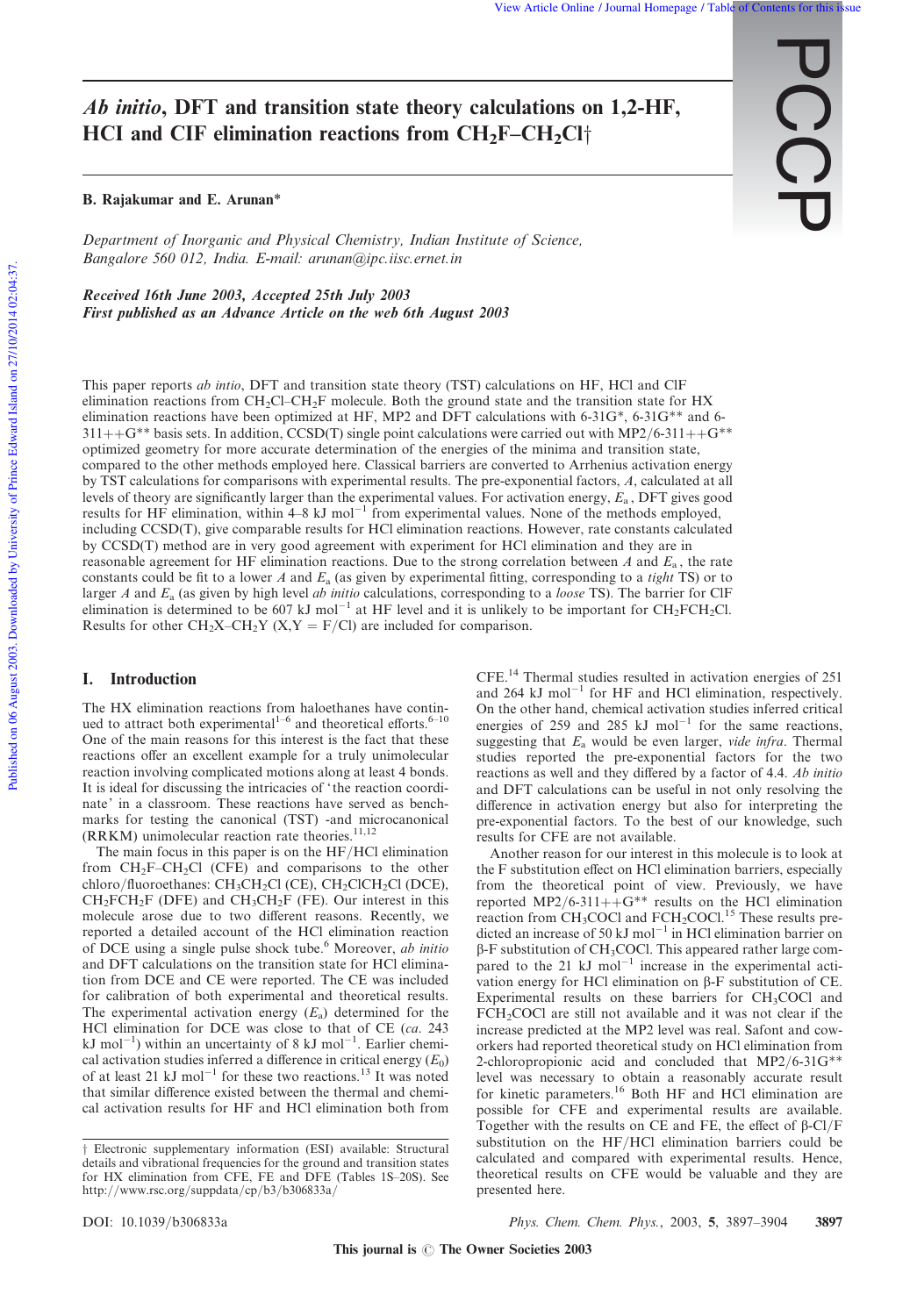Zhu and Bozzelli reported theoretical calculations on  $Cl<sub>2</sub>$ elimination from  $DCE$ ,<sup>17</sup> and they concluded that it is not an important channel. It is well known that C–C dissociation dominates decomposition of  $C_2H_6$  but HF elimination dominates  $C_2H_5F$  decomposition, *i.e.* the barrier for HF elimination is smaller than C–C dissociation but it is not true for  $H_2$  elimination. Would the ClF elimination have a smaller barrier than  $Cl<sub>2</sub>$  elimination? This led us to explore the possibility of ClF elimination from CFE and the results are included here. Recently, McGrath and Rowland<sup>18</sup> have discussed the importance of tunneling in the HCl elimination reaction from CE. They have reported results using CCSD(T) method for CE. The same method is employed for CFE in this work and together these results would be useful to address the  $\beta$ -F substitution effect. Chuang and Truhlar<sup>19</sup> have discussed the statistical thermodynamics of bond torsional modes and provided partition functions for the torsional mode in CE, CFE and DCE. Results from both of these papers have important consequences in interpreting thermal rate parameters, *i.e.* pre-exponential factor and activation energy. A detailed discussion on these consequences is presented at the end as well. Throughout this manuscript, HF is used to denote hydrogen fluoride and Hartree–Fock and what is meant should be obvious from the context.

## II. Computational details

All calculations have been performed with the GAUSSIAN-94 program suite.<sup>20</sup> Both ground and transition state geometries were fully optimized at HF, MP2(FULL) and DFT(B3LYP) levels with 6-31G\*, 6-31G\*\* and 6-311++G\*\* basis sets, internally available in the Gaussian package. For CFE only, single point CCSD(T) level calculations were also done with  $6-311++G^{**}$  basis set. Frequency calculations were carried out for both ground and transition state geometries, with the latter having one imaginary frequency corresponding to the reaction coordinate. The structure and normal mode vibrations were viewed with Molden<sup>21</sup> and the normal mode corresponding to the reaction coordinate is consistent with the reaction of interest. The TST rate constant at a given *T* was calculated using the  $ab$  initio results as follows:<sup>22</sup>

$$
k(T) = l \frac{k_{\rm B} T}{h} \frac{Q_{\neq}}{Q_{\rm R}} \exp\left[-\frac{E_0}{RT}\right]
$$
 (1)

where  $k_B$  is the Boltzmann constant,  $Q_{\neq}$  and  $Q_R$  are partition functions for the TS and reactant, respectively, and  $E_0$  is the zero-point barrier for the reaction. There has been a lot of discussion on reaction path degeneracy<sup>11,12,22–24</sup> and we follow the recommendation by Pollak and Pechukas<sup>23</sup> as summarized by Gilbert and Smith:<sup>12</sup>

$$
l = \frac{m^{\neq} \sigma}{m \sigma^{\neq}} \tag{2}
$$

Here,  $\sigma$  is the symmetry number and  $m$  is the number of optical isomers and  $\neq$  represents the transition state. The thermodynamic formulation of TST is then used to estimate *E*<sup>a</sup> and *A* for comparison with experimental results:<sup>22</sup>

$$
k = le^{\frac{k_B T}{h}} \exp\left[\frac{\Delta S^{\neq}}{R}\right] \exp\left[-\frac{E_a}{RT}\right] \tag{3}
$$

Here,  $\Delta S_{\neq}$  is the entropy of activation calculated using the partition functions for the reactant and TS. Rigid rotor and harmonic oscillator partition functions are used for the rotational and vibrational degrees of freedom, except for the torsional degree of freedom. For the latter, partition functions are calculated assuming harmonic oscillator and free rotor models, independently and results from both models are included. The *A* and *E*<sup>a</sup> were calculated at every 25 K within the *T* range of interest and the average values are reported. The rate constants calculated using eqn. (1) could be independently fitted to Arrhenius expression as well and it yielded results in close agreement with the average values of *A* and *E*<sup>a</sup> from eqn. (3). Moreover, these fits had correlation coefficients close to 1 suggesting that the Arrhenius form for the rate expression is consistent with theory within this temperature range. For the di-substituted ethanes, both *trans* and *gauche* forms exist and the total rate constant was calculated as the sum of the values for the two conformers weighted by the Boltzmann factor, *i.e.*  $k = w_t k_t + w_g k_g$  where *w* stands for the Boltzmann factor and the subscripts refer to *trans* and *gauche*.

# III Results and discussion

## III.1.A. Structure and vibrational frequencies of the reactants and TS for HX elimination

There have been numerous reports on the structure and vibrational frequencies of CFE.<sup>25,26</sup> The calculated geometries of the *trans*- and *gauche*- forms of CFE and the TS for HF, HCl and ClF elimination reactions are shown in Fig. 1. Our results on CE and DCE have already been published.<sup>6</sup> During the course of this investigation, similar calculations were performed for FE and DFE for comparisons. Our results are in complete agreement for the *trans*- and *gauche*- conformers



Fig. 1 Optimized structures for *trans* (a) and *gauche* (b) CFE and TS for HF(d) HCl(c) and ClF(e) elimination reactions. The complete structural parameters are given in supporting information and some relevant details are given in Tables 1 and 2.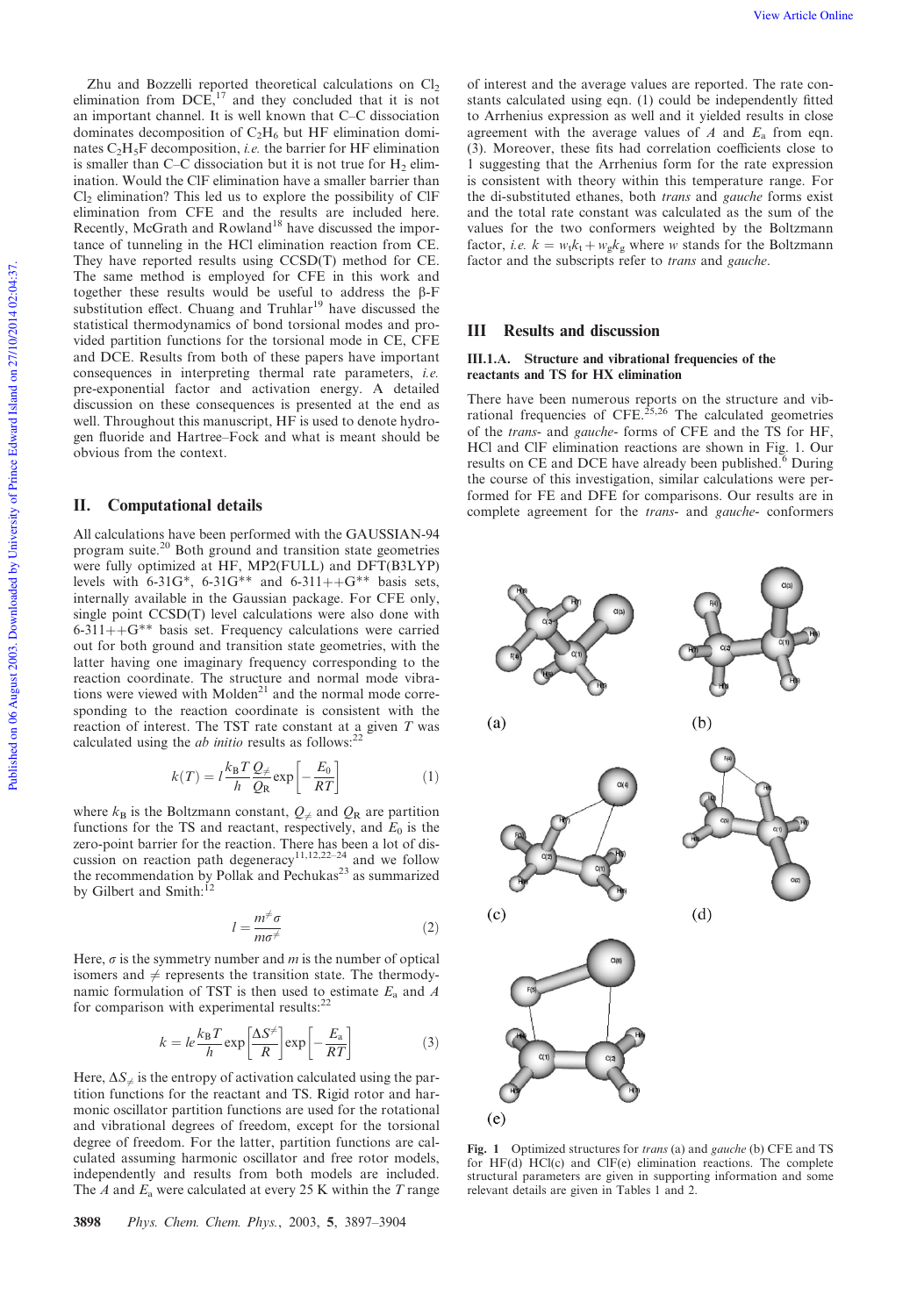with earlier published results at the same level of calculations wherever available. The *gauche* form is more stable for the DFE than the *trans* form but the *trans* form is more stable for DCE and CFE. It is due to the '*gauche* effect', which has been discussed in detail in the literature.<sup>26</sup> The complete structural details for the ground and transition states for HX elimination from CFE, FE and DFE are given as supporting information.<sup>†</sup> Also included in the supporting information are tables of vibrational frequencies of the ground state and TS species for FE, DFE and CFE.

Our main objective in obtaining these results is to calculate the *ab initio* rate constants. Hence, the discussion is limited to some pertinent points only. Four bond distances are crucial in HX elimination reactions. Two existing bonds break (C–H and  $C-X$ ) and two new bonds form (HX and  $C=C$ ) during the elimination reaction. In the past, when *ab initio* calculations of the TS structure and frequencies were not feasible, experimental pre-exponential factors were used to deduce the bond orders for these four bonds.<sup>13,26,28</sup> This then led to a TS model and these bond orders were varied to fit the experimental pre-exponential factors. With *ab initio* calculations, these parameters are not variable any more and one can only comment on how well the theoretical methods do in comparison with experiments.<sup>8,10,18</sup> Another structural parameter of interest is the dihedral angle involving these 4 atoms which determines if all the four atoms are in the same plane or not.

The TS structures for HF elimination from FE, DFE and CFE are very similar with minor changes in the bond distances, see Tables 1 and 2. It is very similar to the TS for HF elimination from  $CF_3CH_3$  reported by Holmes and coworkers.<sup>10</sup> The percentage changes in C–F, C–H and H–F distances for CFE differ by  $2-3$ % from those of FE and DFE. For HCl elimination, the structural parameters (C–Cl, C–H and H–Cl distances) for DCE differ from those of CE and CFE by a few percent. It appears that Cl substitution leads to more significant changes in the TS structure than F substitution for both HF and HCl elimination. A careful look at Tables 1 and 2 clearly highlights this difference between F and Cl substitution. These changes do reflect in the vibrational frequencies at the TS, which in turn affect the pre-exponential factors. All the vibrational frequencies are given in the supporting information<sup>†</sup> and the rate parameters derived from them are discussed next.

The torsional angle  $\angle$  XCCH is included in Tables 1 and 2, as well. It is zero for FE and CE, both of which have the other four atoms as hydrogen. If one of these four hydrogen is substituted by F or Cl, the dihedral angle is not zero. Thus, for CFE, DCE and DFE, the dihedral angle is significantly different from zero. From the data given in the two tables, it is obvious that F substitution leads to a larger change in the dihedral angle than Cl substitution. Thus, at the TS for  $HF$ HCl elimination from CFE/DCE (Cl substitution for H), the dihedral angles are  $1-5^\circ$  at various levels of calculations. On the other hand, the TS for HF/HCl elimination from DFE/ CFE (F substitution for H), the dihedral angles vary from 5– 13°. In both cases, MP2 level calculations give larger angles than DFT, which in turn gives larger angles than HF level calculations. The TS for ClF elimination from CFE is, not surprisingly, planar with the dihedral angle as  $0^\circ$ . Here again, all the four atoms not involved in the reaction are hydrogen atoms. The other structural parameters at the TS for ClF elimination are discussed next.

## III.1.B. TS for CIF elimination from CFE

To explore the possibility of ClF elimination reaction from CFE, HF level calculations were carried out with the same three basis sets. The TS structure for ClF elimination is shown in Fig. 1. The structure and vibrational frequencies are included in the supporting information. The TS structure for ClF elimination should have longer C–F and C–Cl bonds and it is of interest to compare these distances with those of TS for HF and HCl elimination, respectively. The C–F distance at the TS for ClF elimination was 1.806, 1.804 and 1.842 Å with 6-31G\*, 6-31G\*\* and 6-311++G\*\* basis sets. At the TS for HF elimination, the corresponding distances were 1.911, 2.027 and 1.845 Å. Thus, with smaller basis sets, the C–F distances look very different but with the larger basis set both TS have nearly the same C–F distance. The C–Cl distances showed little variation with basis size for ClF TS and they were 2.611, 2.610 and 2.615 Å, respectively. However, at the TS for HCl elimination, these distances varied more

Table 1 Summary of C–C, C–X, C–H and H–X distances and % changes and the dihedral angle H–C–C–F calculated for the transition states for HF elimination reactions from FE, DFE, and CFE.*<sup>a</sup>*

| Molecule   | $HF/6-31G**$             | $HF/6-311++G**$ | $MP2/6-31G**$   | $MP2/6-311++G**$ | B3LYP/6-31G**   | $B3LYP/6-311++g**$ |
|------------|--------------------------|-----------------|-----------------|------------------|-----------------|--------------------|
|            | $C-C$                    |                 |                 |                  |                 |                    |
| FE         | $1.396(-7.6)$            | $1.391(-7.9)$   | $1.397(-7.2)$   | $1.404(-7.0)$    | $1.405(-7.4)$   | $1.400(-7.4)$      |
| <b>DFE</b> | $1.392(-7.3)$            | $1.387(-7.7)$   | $1.395(-6.9)$   | $1.397(-7.0)$    | $1.403(-7.0)$   | $1.396(-7.2)$      |
| <b>CFE</b> | $1.400(-7.5)$<br>$C-F$   | $1.393(-7.9)$   | $1.400(-7.3)$   | $1.403(-7.2)$    | $1.407(-7.4)$   | 1.401 $(-7.6)$     |
| FE         | $1.911 (+39.2)$          | $2.027 (+47.6)$ | $1.845 (+32.2)$ | $1.882 (+34.8)$  | $1.885 (+35.3)$ | $1.970 (+40.1)$    |
| <b>DFE</b> | $1.916 (+40.3)$          | $2.021 (+48.1)$ | $1.842 (+32.3)$ | $1.876 (+35.0)$  | $1.883 (+35.6)$ | $1.961 (+40.2)$    |
| <b>CFE</b> | $1.869 (+36.6)$          | $1.985 (+45.1)$ | $1.820 (+30.7)$ | $1.857 (+33.5)$  | $1.856 (+33.5)$ | $1.943 (+38.7)$    |
|            | $C-H$                    |                 |                 |                  |                 |                    |
| FE         | $1.319 (+21.6)$          | $1.264 (+16.5)$ | $1.356 (+24.6)$ | $1.320 (+20.8)$  | $1.360 (+24.3)$ | $1.304 (+19.2)$    |
| <b>DFE</b> | $1.327 (+22.6)$          | $1.272 (+17.6)$ | $1.365 (+25.5)$ | $1.332 (+22.0)$  | $1.363 (+24.4)$ | $1.313 (+20.2)$    |
| <b>CFE</b> | $1.348 (+25.0)$<br>$H-F$ | $1.282 (+18.9)$ | $1.374 (+26.6)$ | $1.336 (+25.4)$  | $1.376 (+26.5)$ | $1.316 (+21.0)$    |
| <b>FE</b>  | $1.257 (+39.5)$          | $1.364 (+52.1)$ | $1.233 (+33.9)$ | $1.289 (+40.7)$  | $1.249 (+35.0)$ | $1.335 (+44.8)$    |
| <b>DFE</b> | $1.241 (+37.7)$          | $1.342 (+49.6)$ | $1.230 (+33.6)$ | $1.283 (+40.1)$  | $1.248 (+34.9)$ | $1.327 (+43.9)$    |
| <b>CFE</b> | $1.211 (+34.4)$          | $1.309 (+45.9)$ | $1.212 (+31.6)$ | $1.266 (+38.2)$  | $1.226 (+32.5)$ | $1.309 (+42.0)$    |
|            | Dihedral angle           |                 |                 |                  |                 |                    |
| <b>FE</b>  | 0.0                      | 0.0             | 0.0             | 0.0              | 0.0             | 0.0                |
| <b>DFE</b> | 4.4                      | 5.7             | 6.7             | 7.8              | 6.1             | 6.6                |
| <b>CFE</b> | 2.6                      | 2.3             | 4.2             | 4.7              | 3.1             | 3.0                |
|            |                          |                 |                 |                  |                 |                    |

*<sup>a</sup>* For C–C, C–X and C–H bonds, the % changes (in parentheses) give the change in these distances compared to the reactant. For both CFE (*trans*) and DFE (*gauche*) the global minimum is used for comparison. For the H–X bond, % change gives the change compared to free HF distance calculated at the same level. The dihedral angle given is for the 4 atoms involved in the reaction,  $\angle$  FCCH.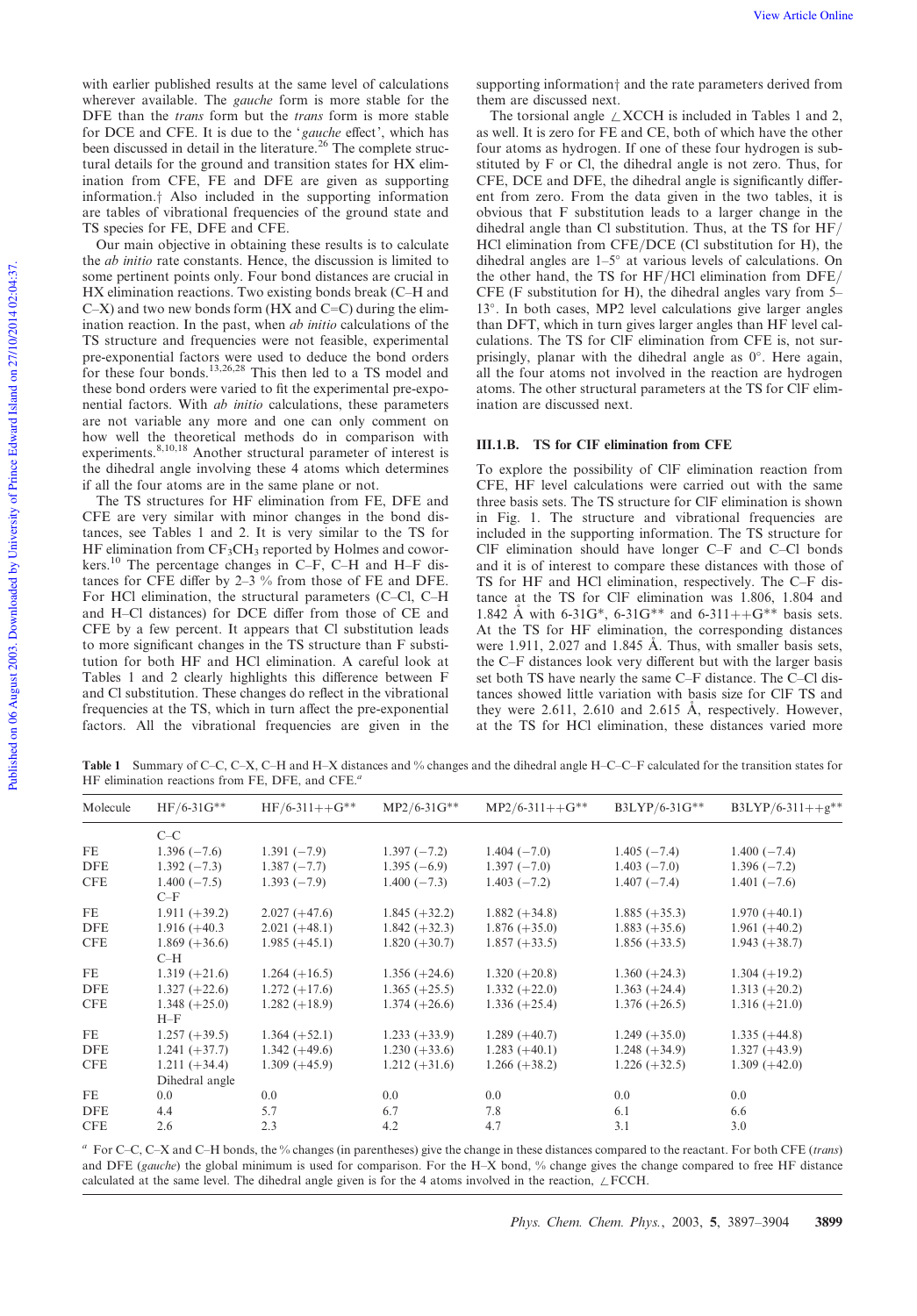Table 2 Summary of C–C, C–X, C–H and H–X distances and % changes calculated for the transition states for HCl elimination reactions from CE, DCE and CFE.*<sup>a</sup>*

| Molecule   | $HF/6-31G**$    | $HF/6-311++G**$ | $MP2/6-31G**$   | $MP2/6-311++G**$ | B3LYP/6-31G**   | $B3LYP/6-311++g**$ |
|------------|-----------------|-----------------|-----------------|------------------|-----------------|--------------------|
|            | $C-C$           |                 |                 |                  |                 |                    |
| CE         | $1.377(-9.2)$   | $1.380(-8.9)$   | $1.390(-8.1)$   | $1.397(-7.8)$    | $1.397(-8.0)$   | $1.395(-8.0)$      |
| <b>DCE</b> | $1.379(-9.0)$   | $1.381(-8.7)$   | $1.392(-7.9)$   | $1.397(-7.6)$    | $1.399(-7.8)$   | $1.397(-7.7)$      |
| <b>CFE</b> | $1.374(-9.2)$   | $1.377(-9.0)$   | $1.387(-8.2)$   | $1.391(-8.0)$    | $1.398(-8.0)$   | $1.394(-8.1)$      |
|            | $C-C1$          |                 |                 |                  |                 |                    |
| <b>CE</b>  | $2.735 (+51.9)$ | $2.740 (+52.0)$ | $2.498 (+39.9)$ | $2.459 (+37.8)$  | $2.643 (+45.1)$ | $2.639 (+44.8)$    |
| <b>DCE</b> | $2.687 (+50.0)$ | $2.695 (+50.1)$ | $2.445 (+37.4)$ | $2.410 (+35.4)$  | $2.599 (+43.3)$ | $2.599 (+43.1)$    |
| <b>CFE</b> | $2.699 (+51.0)$ | $2.703 (+51.0)$ | $2.471 (+39.1)$ | $2.432 (+36.9)$  | $2.626 (+45.2)$ | $2.624 (+45.0)$    |
|            | $C-H$           |                 |                 |                  |                 |                    |
| CE.        | $1.233 (+13.9)$ | $1.227 (+13.3)$ | $1.260 (+16.0)$ | $1.275 (+16.9)$  | $1.265 (+15.8)$ | $1.260 (+15.5)$    |
| <b>DCE</b> | $1.239 (+14.9)$ | $1.233 (+14.5)$ | $1.274 (+17.4)$ | $1.293 (+18.7)$  | $1.274 (+17.0)$ | $1.268 (+16.7)$    |
| <b>CFE</b> | $1.229 (+13.7)$ | $1.227 (+13.5)$ | $1.262 (+16.0)$ | $1.285 (+17.8)$  | $1.262 (+15.3)$ | $1.262 (+15.7)$    |
|            | $H$ –Cl         |                 |                 |                  |                 |                    |
| CE         | $1.961 (+55.0)$ | $1.977 (+55.7)$ | $1.817 (+44.1)$ | $1.782 (+39.9)$  | $1.818 (+41.4)$ | $1.835 (+42.6)$    |
| DCE        | $1.908 (+50.8)$ | $1.922 (+51.4)$ | $1.776 (+40.0)$ | $1.746 (+37.1)$  | $1.788 (+39.0)$ | $1.804 (+40.2)$    |
| <b>CFE</b> | $1.983 (+56.8)$ | $1.975 (+55.5)$ | $1.829 (+44.2)$ | $1.773 (+39.2)$  | $1.829 (+42.2)$ | $1.829 (+42.1)$    |
|            | Dihedral angle  |                 |                 |                  |                 |                    |
| CE         | 0.0             | 0.0             | 0.0             | 0.0              | 0.0             | 0.0                |
| <b>DCE</b> | 0.7             | 0.5             | 1.5             | 1.6              | 2.7             | 3.1                |
| <b>CFE</b> | 5.0             | 6.8             | 11.8            | 13.0             | 10.0            | 9.6                |

*<sup>a</sup>* For C–C, C–X and C–H bonds, the % changes (in parentheses) give the change in these distances compared to the reactant. For both CFE (*trans*) and DFE (*gauche*) the global minimum is used for comparison. For the H–X bond, % change gives the change compared to free HCl distance calculated at the same level. The dihedral angle given is for the 4 atoms involved in the reaction,  $\angle$ ClCCH.

and they were 2.735, 2.740 and 2.498 Å. The C–C distances calculated with the three basis sets were in-between those for the TS for HF and HCl elimination at the same level of calculation. To summarize, it appears that the TS structure for ClF elimination could be easily found by comparing the structures of HF and HCl elimination TS.

#### III.2. Kinetic parameters from theory and experiment for hx elimination reactions

Experimental results for FE,  $^{29-31}$  DFE,  $^{29}$  CFE<sup>14</sup> and DCE<sup>6,32</sup> are limited. For CE, numerous measurements<sup>33-42</sup> have been reported. For FE, the three different experimental reports (two shock tube<sup>29,31</sup> and one static cell<sup>30</sup>) agree reasonably well. The average of the two shock tube experiments  $(k =$  $3.6 \times 10^{13}$  exp[-249.6/RT] s<sup>-1</sup>) is used for comparison with theory. For CE, the experimental results appear to converge with the two most recent measurements $^{33,34}$  giving nearly identical results and it is used for comparison. Single pulse shock tube<sup>34</sup> experiment gives  $k = 6.31 \times 10^{13}$ exp[-241 ± 5/ *RT*]  $s^{-1}$  and IR laser pyrolysis<sup>33</sup> gives  $k = 5.62 \times$  $10^{13}$ exp[ $-240/RT$ ] s<sup>-1</sup>. For DFE and CFE only one experimental measurement $14$  is available for thermal rate constant. For DCE most of the earlier measurements were affected by heterogeneous reactions, as noted in our recent work.<sup>6</sup> Recently, we have come across another report by Buravtsev *et al.*<sup>32</sup> but their pre-exponential factor of  $1.0 \times 10^{16}$  s<sup>-1</sup> appears suspect and our single pulse shock tube result<sup>6</sup> is used. For DFE, $^{43}$  CFE<sup>14</sup> and DCE,<sup>13</sup> chemical activation results are available, which give an independent estimate to  $E_0$  for  $HX$ elimination reactions. In general,  $E_0$  and  $E_a$  differ by about  $8-13$  kJ mol<sup>-1</sup> in the *T* range of our study, due to the dependence of *A* on *T*. Thus, conversion from  $E_0$  to  $E_a$  is dependent on the TS model used. Moreover, chemical activation experiments are done at non-equilibrium conditions and the analysis requires RRKM and master equation approaches. In this manuscript, we restrict to comparing the experimental and theoretical  $k(T)$  at high-pressure limit.

From thermal activation experimental results, it seems that the activation energy for HCl/HF elimination increases on  $\beta$ -F substitution *i.e.*  $E_a$  for CFE and DFE are larger than those for CE and FE, respectively. On the other hand,  $\beta$ -Cl substitution does not seem to change the activation energy significantly for HF/HCl elimination. The  $E_a$  for CFE and DCE for HF/ HCl elimination are nearly the same as those for FE and CE, respectively.

Theoretical rate constants for all the HX elimination reactions were calculated using TST expression, eqn. (1). The torsional motion was treated as either harmonic vibration or free rotor for the calculation of partition functions. More accurate partition functions for the torsional motion, treated as a hindered rotor for CE, DCE and CFE, have been reported by Chuang and Truhlar<sup>19</sup> and their effect will be discussed later in this section. The reaction path degeneracy, *l*, depends on the model<sup>12</sup> and for torsional model it was 1 for CE and FE and 2 for CFE, DCE and DFE. For CE and FE, reaction path degeneracy has been used as 2 by many authors, including us.<sup>6</sup> However, as clearly explained by Gilbert and Smith,<sup>12</sup> strict applications of eqn. (2) unambiguously show it to be 1. The factor of 2 arises for CFE, DFE and DCE because of the presence of 2 optical isomers at the TS for these molecules *i.e.*  $m^{\neq} = 2$  (see Fig. 1). For internal rotor model, it was 3 for CE and FE as  $\sigma = 3$  for the molecule and 1 for TS. For CFE, it should be  $2/3$  if one considers the 3 minima equal.<sup>12</sup> In this case,  $\sigma = 1$ ,  $\sigma^{\neq} = 1$ ,  $m^{\neq} = 2$  and  $m = 3$ . For DCE and DFE,  $m^{\neq}$  is 4 and *l* will be 4/3. Considering the overall uncertainties involved, it was decided to use *l* as 1 for DCE, CFE and DFE for the free rotor model. In any case, the free rotor model is rather inadequate, as discussed next.

For comparison with the experimental results, thermodynamic formulation of TST [eqn. (3)] was used. With this approach, both  $A$  and  $E_a$  are temperature dependent though the variation with temperature is small. For example, *E*<sup>a</sup> increases by  $0.92 \text{ kJ mol}^{-1}$  between 1050 and 1200 K. One could also fit the rate constants calculated from the TST equation to Arrhenius form. In eqn.  $(1)$ ,  $E_0$  is independent of  $T$  and *A* increases with *T* but the fit forces both these parameters to be constants. As a result, this purely empirical fit results in larger *A* and *E*<sup>a</sup> compared to that of eqn. (1), in good agreement with the average values from eqn. (3). Tables 3 and 4 summarize the results for HF elimination and HCl elimination reactions.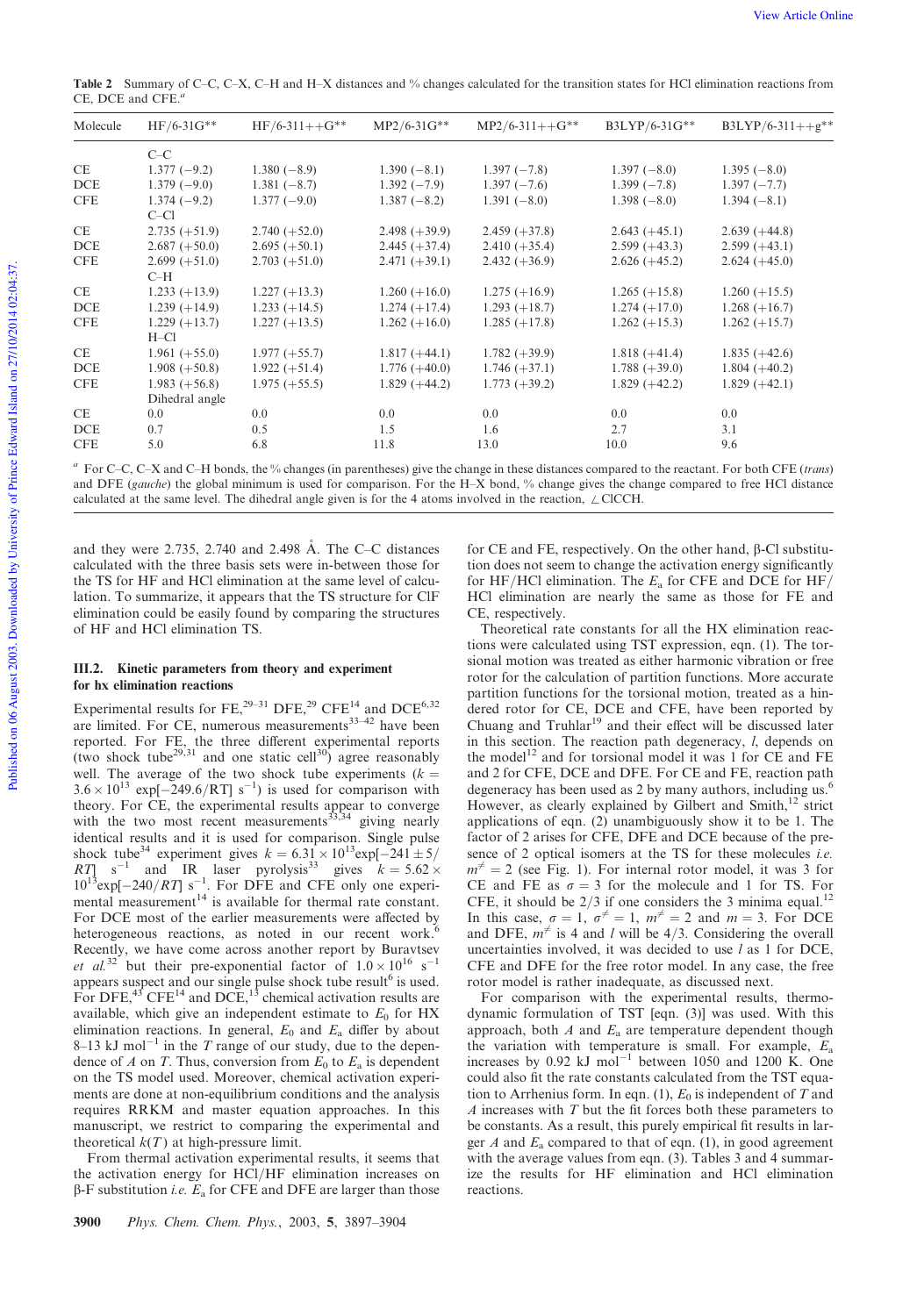Table 3 *Ab initio* and experimental rate parameters for HF elimination reactions from FE, DFE, and CFE.*<sup>a</sup>*

| Theory               | FE    |                 | <b>DFE</b> |       |                                                                                                                                                                  | <b>CFE</b> |       |             |       |
|----------------------|-------|-----------------|------------|-------|------------------------------------------------------------------------------------------------------------------------------------------------------------------|------------|-------|-------------|-------|
|                      | log A | $E_{\rm a}$     | $k^b$      | log A | $E_{\rm a}$                                                                                                                                                      | $k^b$      | log A | $E_{\rm a}$ | $k^b$ |
| <b>HF</b>            | 14.12 | 310.0           | 0.25       | 14.49 | 337.5                                                                                                                                                            | 0.03       | 14.46 | 328.9       | 0.069 |
| $HF$ -IR             | 13.98 | 313.0           | 0.13       | 13.68 | 341.1                                                                                                                                                            | 0.003      | 13.32 | 332.7       | 0.003 |
| MP2                  | 13.91 | 260.7           | 33.8       | 14.28 | 281.6                                                                                                                                                            | 8.1        | 14.26 | 272.2       | 21.6  |
| $MP2-IR$             | 13.77 | 263.8           | 17.5       | 13.48 | 285.0                                                                                                                                                            | 0.9        | 13.10 | 275.9       | 1.0   |
| <b>DFT</b>           | 13.99 | 240.7           | 362.8      | 14.34 | 254.0                                                                                                                                                            | 189.3      | 14.31 | 247.2       | 372.4 |
| DFT-IR               | 13.87 | 243.8           | 196.1      | 13.58 | 257.8                                                                                                                                                            | 21.9       | 13.20 | 251.1       | 28.5  |
| CCSD(T)              |       |                 |            |       |                                                                                                                                                                  |            | 14.33 | 275.7       | 17.3  |
| $CCSD(T)$ -IR        |       |                 |            |       |                                                                                                                                                                  |            | 13.22 | 279.5       | 0.9   |
| $Expt.$ <sup>c</sup> | 13.56 | $248.9 \pm 4.2$ | 55.0       | 13.39 | $263.6 \pm 2.5$                                                                                                                                                  | 7.5        | 12.95 | $251 \pm 5$ | 10.7  |
|                      |       |                 |            |       | <sup>a</sup> The $E_0$ values follow: For FE: 298.8, 250.5, 230.1; DFE(trans): 324.8, 268.6, 242.6; DFE(gauche): 325.8, 272.1, 242.5; CFE(gauche): 316.2, 260.8, |            |       |             |       |

235.2; CFE(*trans*) 319.6, 262.8, 240.1 at HF, MP2 and DFT levels, respectively. *A* is in  $s^{-1}$  and *Es* are in kJ mol<sup>-1</sup>. IR denotes internal rotor model for the torsional mode and the previous entry used harmonic oscillator (HO) model for the same mode. Despite the better agreement with experiment for IR model, HO model should be preferred as closer to reality; see text. <sup>b</sup> Rate constant calculated at 1100 K in s<sup>-1</sup>. <sup>c</sup> Experimental values are from Table 5. See text for the choice of the parameters.

The pre-exponential factor (*A*) calculated with the torsional model is uniformly larger than experimental values. Treating the torsion as a free-rotor significantly lowers the *A*, improving the agreement with experimental results. However, Chuang and Truhlar's detailed calculations give partition functions for hindered rotor (HR) that are closer to the harmonic oscillator (HO) model than the free rotor (FR) model in our *T* range. For example, for CFE at 1100 K, the partition functions are 5.9, 41.5 and 8.8 for the HO, FR and HR models, respectively. For CE and DCE, the agreement between HO and HR model is better than that for CFE. Results from HO and FR models are included in Tables 3 and 4 and despite the better agreement between experiment and theory for FR model, the HO model results are to be preferred as closer to the 'real' theoretical estimates.

## III.2.A. HF elimination reactions

The *A* factors for DFE and CFE are predicted to be larger than that of FE at all levels of theory (see Table 3). It is largely due to the reaction path degeneracy, which is 2 times larger and one can note the difference of 0.3 (log 2) in the theoretical *A* factors. However, experimental *A* for DFE is smaller than that of FE. It should be pointed out that the DFE results are from lower *T* (731–820 K) range than FE and CFE. From our TST calculations, the *A* increases by 1.3–1.4 times from 800 K to 1100 K. Even after accounting for this difference, the experimental *A* for DFE is smaller than that for FE. It is likely that the uncertainty in experimental *A* is larger in both experiments.

The activation energy  $(E_a)$  for HF elimination is predicted to increase in the order FE < CFE < DFE at all levels of theory. The difference between FE and DFE is larger at HF level (25– 29 kJ mol<sup>-1</sup>) than those at MP2 (12-21 kJ mol<sup>-1</sup>) and DFT  $(<$ 12 kJ mol<sup>-1</sup>) levels. The HF level calculations overestimate  $E_a$  by  $\geq 63$  kJ mol<sup>-1</sup> while MP2 calculations overestimate  $E_a$ by about 21  $kJ \text{ mol}^{-1}$ , for all 3 molecules. The DFT calculations do better at predicting both absolute and relative values of  $E_a$ . Given the uncertainty in experimental  $E_a$  (4–8 kJ)  $mol^{-1}$ ), it can be concluded that DFT results are in quantitative agreement with available experimental results. Holmes and coworkers have also observed similar excellent agreement for HF elimination from  $CF_3CH_3$ .<sup>10</sup> However, comparison of experimental and theoretical rate constants give a totally different perspective; see Section III.2.D.

#### III.2.B. HCl elimination reactions

As noted for DFE, the *A* factors for DCE and CFE are also larger than that of CE due to the reaction path degeneracy. This has been experimentally observed in the case of CE and DCE, but the only experimental value of *A* for CFE appears to be low. More experimental results are needed for this reaction.

In terms of activation energy, there is a striking difference between the predictions for HF and HCl elimination reactions.

Table 4 *Ab initio* and experimental rate parameters for HCl elimination reactions from CE, CFE, and DCE.*<sup>a</sup>*

| Theory               | <b>CE</b>      |                 |                  | <b>CFE</b> |                 |        | <b>DCE</b>      |                 |        |
|----------------------|----------------|-----------------|------------------|------------|-----------------|--------|-----------------|-----------------|--------|
|                      | log A          | $E_{\rm a}$     | $\boldsymbol{k}$ | log A      | $E_{\rm a}$     | k      | log A           | $E_{\rm a}$     | k      |
| HF                   | 14.35          | 261.8           | 82.6             | 14.70      | 294.8           | 5.0    | 14.65           | 290.6           | 7.05   |
| $HF$ -IR             | 13.95          | 260.2           | 39.2             | 13.55      | 298.6           | 0.23   | 13.67           | 295.3           | 0.43   |
| MP2                  | 14.30          | 277.4           | 13.4             | 14.75      | 305.3           | 1.8    | 14.68           | 292.7           | 6.0    |
| $MP2-IR$             | 13.90          | 275.8           | 6.4              | 13.59      | 308.9           | 0.1    | 13.67           | 297.1           | 0.37   |
| <b>DFT</b>           | 14.33          | 224.6           | 4104.9           | 14.64      | 242.1           | 1390.6 | 14.63           | 240.9           | 1545.8 |
| DFT-IR               | 13.96          | 223.0           | 2345.5           | 13.53      | 245.9           | 71.7   | 13.68           | 244.1           | 123.3  |
| <b>CCSD</b>          |                | $262.3^{b}$     |                  | 14.66      | 293.2           | 5.5    |                 |                 |        |
| <b>CCSD-IR</b>       |                |                 |                  | 13.55      | 297.1           | 0.27   |                 |                 |        |
| $Expt.$ <sup>c</sup> | $13.8 \pm 0.2$ | $240.6 \pm 4.5$ | 236.8            | 13.47      | $263.6 \pm 4.2$ | 9.0    | $13.98 \pm 0.8$ | $241.8 \pm 8.4$ | 314.4  |

*<sup>a</sup>* The *E*<sup>0</sup> values follow: For CE: 250.6, 266.5, 213.8; CFE (*gauche*) 283.1, 292.3, 229.6; CFE (*trans*): 286.5, 294.3, 234.2; DCE (*gauche*): 275.3, 277.8, 225.5; DCE (*trans*) 282.8, 283.7, 232.2 at HF, MP2 and DFT levels, respectively. A and k are in  $s^{-1}$  and Es are in kJ mol<sup>-1</sup>. IR denotes internal rotor model for the torsional mode and the previous entry used harmonic oscillator model for the same mode. Despite the better agreement with<br>experiment for IR model, HO model should be preferred as closer to reality; see the choice of parameters.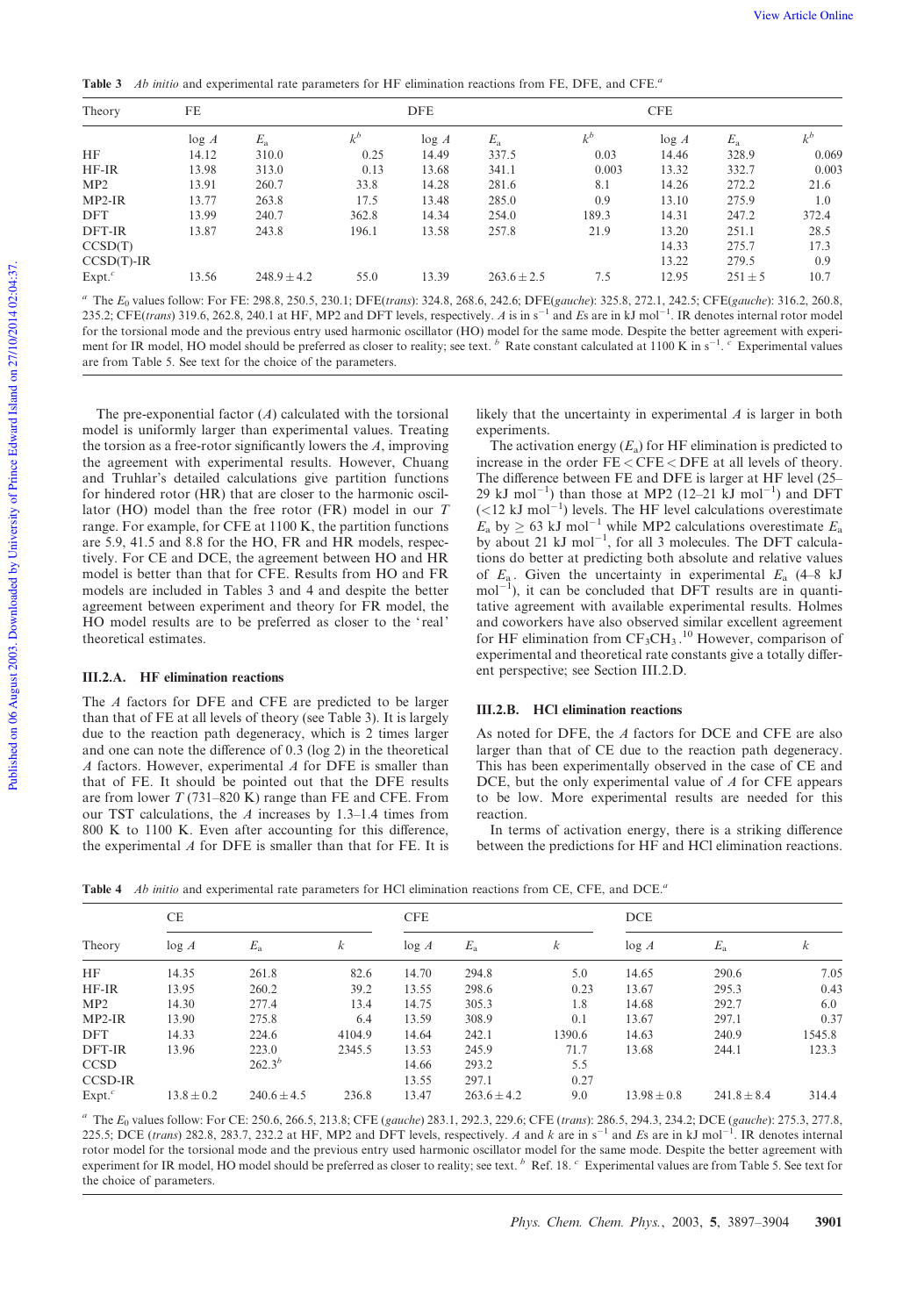The HF level calculations overestimate *E*<sup>a</sup> for HCl elimination reactions as well, but by a smaller margin than that for HF elimination  $(17-42 \text{ kJ mol}^{-1}$  for the 3 molecules considered here). However, MP2 calculations predict  $E_a$  for HCl elimination to be *larger* than that at HF level for all three molecules, thereby resulting in larger deviation from the experimental values. DFT calculations, again, give better agreement with experiment but they clearly underestimate the barrier for both  $CE$  and CFE by 21 kJ mol<sup>-1</sup>. For DCE, the DFT estimate is very much closer to the experimental value, but it could very well be fortuitous.

Experimental  $E_a$  values from thermal excitation increase in the order  $CE \approx DCE \lt CFE$ . Results from chemical activation experiments predict this trend as CE < DCE < CFE. Both HF and MP2 level calculations are in qualitative agreement with this trend giving  $E_a$  in the order  $CE < DEC \le CFE$ . On the other hand, DFT calculations give  $CE < DECE \approx CFE$ . Considering all the experimental and theoretical results, it appears that for HCl elimination reactions, none of the three theoretical methods used here give reliable results  $(E_a$  within  $4-8$  kJ  $mol^{-1}$  from experimental results). Comparing results in Tables 3 and 4, it is clear that the disagreement between MP2 and experimental *E*<sup>a</sup> increases with the number of Cl atoms for both HF and HCl elimination reactions. Our earlier work on HX elimination from chlorofluoroamines also showed that MP2 level calculations overestimated barrier for HF/HCl elimination reactions in comparison with advanced level calculations.<sup>44</sup> In order to gain more insight into this problem, CCSD(T) calculations were carried out for HF and HCl elimination reactions from CFE and they are discussed later in this section. Moreover, experimental rate constants are compared to theoretical ones directly for CCSD(T) results in that section (III.2.D).

## III.2.C. CIF elimination from CFE

At HF/6-311++ $G^{**}$  level, the rate constant calculated for CIF elimination was  $3.87 \times 10^{14}$  exp[ $-607/RT$ ] s<sup>-1</sup>. The preexponential factor is comparable to HCl elimination reaction but the activation energy is too high at 607 kJ mol<sup>-1</sup> , compared to HF and HCl elimination reactions. This is certainly larger than the C–C and C–Cl bond energies as well, and ClF elimination will not be important for CFE. Considering this result along with that of Zhu and Bozzelli<sup>17</sup> for  $Cl_2$  elimination from DCE, one could conclude that  $X_2/XY$  elimination reactions from  $CH_2X$ – $CH_2Y$  are very unlikely.

# III.2.D. HF and HCI elimination reaction from CFE

One of the main objectives of this work was to theoretically predict the kinetic parameters for HF and HCl elimination from CFE. In terms of the *A* factors, there is good qualitative agreement between theory and experiment. The HF elimination reactions have significantly smaller *A* than HCl elimination reactions and it is predicted at all levels. The *E*<sup>a</sup> for HF elimination was 13 kJ mol<sup>-1</sup> lower than that for HCl elimination. The HF level of theory is completely inadequate as it predicts the order wrong. The DFT calculations predict the barrier for HF elimination accurately but for HCl elimination it underestimates the barrier, leading to the wrong order again. MP2 calculations predict the correct order but a larger difference of 33 kJ mol $^{-1}$ .

McGrath and Rowland<sup>18</sup> have calculated the barriers for HCl elimination from CE at HF, DFT, CCSD(T) and QCISD(T) levels with cc-PVnZ basis sets, extrapolating to complete basis set limit. Our results agree with their report at the same level of calculations. At higher levels, both  $CCSD(T)$  and  $QCISD(T)$  with cc-PV $\infty$ Z basis, the activation energy is found to be  $262.3 \pm 1.7$  kJ mol<sup>-1</sup>. The error limit was obtained by comparing the results for high-level calculations, which appear to converge. Somewhat coincidentally, this is in excellent agreement with the HF level calculations reported in Table 4. Though the accuracy in *E*<sup>a</sup> determined by comparing high-level calculations looks very good, the *E*<sup>a</sup> differs from all the experimental activation energies listed in Table 5 by more than 21 kJ mol<sup>-1</sup>. However, with this activation energy, McGrath and Rowland<sup>18</sup> could predict rate constants in excellent agreement with the experimental results of Heydtmann and coworkers<sup>35</sup> between 714–767 K. They considered tunneling and they could also explain the D isotope effect quantitatively. The same set of rate constants was empirically fit by Heydtmann and coworkers<sup>35</sup> to obtain the activation energy as  $235.1 \pm 2.5$  kJ mol<sup>-1</sup> given in Table 5. Due to the strong correlation between *A* and *E*<sup>a</sup> , the same rate constants could be fitted reasonably to different values of  $A$  and  $E_a$ . Encouraged by these observations, single point CCSD(T) calculations, with  $MP2/6-311++G^{**}$  geometry, were done to determine the rate constants for HF and HCl elimination reactions from CFE. Kinetic parameters *A* and *E*<sup>a</sup> were determined using B3LYP

Table 5 Experimental rate parameters for HF/HCl elimination reactions from FE, DFE, CFE, DCE and CE

| Molecule   | $P/\text{atm}$ | T/K           | $A/s^{-1}$            | $E_a$ /kJ mol <sup>-1</sup> | Ref. |
|------------|----------------|---------------|-----------------------|-----------------------------|------|
| FE         | $3.3 - 11.8$   | 996-1137      | $4.67 \times 10^{13}$ | $248.9 \pm 4.2$             | 29   |
|            | $0 - 0.29$     | 684-739       | $2.0 \times 10^{13}$  | 243.5                       | 30   |
|            | 1.05           | 1280-1660     | $2.63 \times 10^{13}$ | $250.2 \pm 4.2$             | 31   |
| <b>DFE</b> | $1.25 - 3.43$  | $731 - 820$   | $2.45 \times 10^{13}$ | $263.6 \pm 2.5$             | 30   |
| CFE (HF)   | $1.07 - 1.2$   | 1360-1790     | $8.51 \times 10^{12}$ | $254.4 \pm 5.0$             | 14   |
|            | $0.01 - 0.15$  | 714–769       | $8.91 \times 10^{12}$ | $251.0 \pm 5.0$             | 14   |
| CFE (HCl)  | $1.07 - 1.2$   | 1360-1790     | $2.95 \times 10^{13}$ | $266.9 \pm 5.4$             | 14   |
|            | $0.01 - 0.15$  | 714–769       | $3.89 \times 10^{13}$ | $260.2 \pm 5.4$             | 14   |
| <b>DCE</b> | $10 - 15$      | $1050 - 1175$ | $9.55 \times 10^{13}$ | $241.8 \pm 8.4$             | 6    |
|            | 1.01           | $920 - 1050$  | $1.26 \times 10^{16}$ | 272                         | 32   |
| <b>CE</b>  | 0.01           | $1100 - 1400$ | $6.31 \times 10^{13}$ | 240.2                       | 33   |
|            | $7.1 - 7.8$    | $960 - 1100$  | $5.62 \times 10^{13}$ | $241 \pm 5$                 | 34   |
|            | $0 - 0.4$      | 714-767       | $2.14 \times 10^{13}$ | $235.1 + 2.5$               | 35   |
|            | $2.8 - 3.9$    | 990-1200      | $3.98 \times 10^{13}$ | $233.5 \pm 7.1$             | 36   |
|            | $0 - 0.01$     | $712 - 755$   | $2.88 \times 10^{13}$ | 236.8                       | 37   |
|            | $0.16 - 0.18$  | 675-794       | $1.07 \times 10^{14}$ | 227.6                       | 38   |
|            | $0.07 - 0.2$   | 692-772       | $2.88 \times 10^{13}$ | 236.8                       | 39   |
|            | $0.5 - 1.6$    | 820-1000      | $1.45 \times 10^{13}$ | 236.0                       | 40   |
|            |                | 693–733       | $8.89 \times 10^{13}$ | 246.9                       | 41   |
|            | $0.30 - 0.32$  | 684-744       | $3.2 \times 10^{13}$  | 236.8                       | 42   |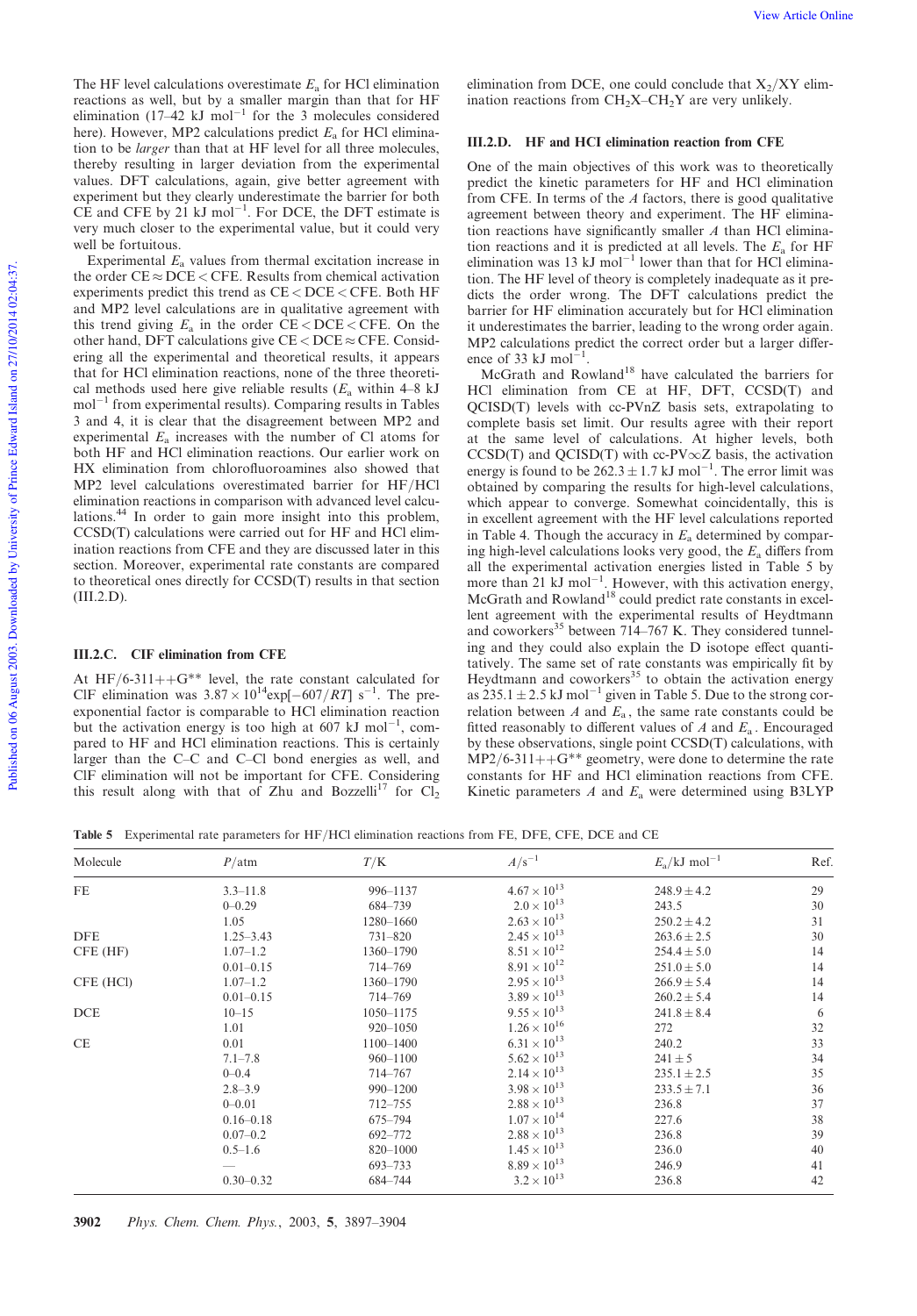For HF and HCl elimination reactions, Arrhenius plots were made from experimental and CCSD(T) rate constants and they are given in Fig. 2. It is quite revealing. For HCl elimination reaction, the agreement between experiment and theory is very good in the temperature range 1000–1300 K. For HF elimination reaction, it is within a factor of 2. Considering the approximations involved, agreement within a factor of 2 is very good. At lower temperatures, tunneling contributions should be included and it should improve the agreement between the two results. At higher temperature, the experimental data may not be reliable as bond dissociation reactions are likely to affect the kinetics.

The data shown in Table 3 and 4 and Fig. 2 present the same results in different formats. Several groups have used experimental Arrhenius parameters *A* and *E*<sup>a</sup> to infer the structural and energetic aspects of the transition state, respectively.<sup>10–13,27,28</sup> It is a fact that only *k* is measured experimentally. The experimental pre-exponential factors for a large number of HF/HCl elimination reactions are reasonably close and 10<sup>13</sup> would be a good guess for *A* for this type of reactions (see Table 5, for example). This led to the assumption of a ' tighter' TS for HX elimination reactions as opposed to the 'looser' TS predicted by *ab initio* calculations.6–8,15,18 Our results, with that of the extensive calculations reported by McGrath and Rowland<sup>18</sup> suggest that experimental Arrhenius parameters need not reveal the intricacies of the TS structure. However, these parameters will remain valuable for modeling in practical situations such as combustion, incineration, detonation, *etc.*.

Returning to the main objective of this study, the F substitution does lead to a large increase in barrier, *ca*. 30 kJ mol<sup>-1</sup>, for HCl elimination at the CCSD(T) level between CE and CFE. It is in close agreement with the MP2 level prediction of 28  $kJ$  mol<sup>-1</sup>. The increase measured experimentally is 23 kJ



Fig. 2 Arrhenius plot for the HX elimination reaction from CFE.  $Top = HCl$  and bottom  $= HF$ . The points are experimental results from Table 5. The line is drawn from CCSD(T) results given in Table 3 and 4. The rate constants are in  $s^{-1}$ , the temperature is in K.

 $mol^{-1}$ . These observations suggest that the MP2 results reported<sup>15</sup> for HCl elimination from  $CH<sub>3</sub>COCl$  and FCH<sub>2</sub>COCl should be reasonable. For Cl substitution, MP2 level calculations predict an increase of 15 kJ mol<sup>-1</sup> in  $E_a$ for HCl elimination between CE and DCE, compared to no increase observed in thermal measurements.

It is clear that experimental rate parameters over a larger temperature range (say 600–1200 K) would be valuable in differentiating between *loose* and *tight* TS for HX elimination reactions. Kinetic parameters at higher temperatures  $( > 1200$ K) would be useful but radical processes would start playing a significant role at these conditions and getting experimental results would be a big challenge.

# IV. Conclusions

*Ab initio* and DFT calculations are reported for HF and HCl elimination reactions from CFE and compared with that for FE, DFE, DCE and CE. At all levels of calculations, the theoretical pre-exponential factors are larger than the experimental results. DFT calculations lead to nearly quantitative agreement with experimental  $E_a$  for HF elimination reactions but they underestimate  $E_a$  for HCl elimination reactions. MP2 calculations overestimate the activation energy for both HF and HCl elimination reactions, the disagreement being larger for HCl elimination reactions. Higher-level calculations at CCSD(T) level gives results closer to the MP2 level. The rate constants calculated at CCSD(T) level are in reasonable agreement with experiment for both HCl and HF elimination reactions. At all levels, theory predicts that the barrier for HF/HCl elimination from haloethane increases with F/Cl substitution. The limited thermal activation experiments seem to suggest that the  $\beta$ -F substitution increases the barrier for HF/HCl elimination reactions and β-Cl substitution does not.

### Acknowledgements

We acknowledge partial support for this work from IISc-ISRO Space Technology Cell and Director, IISc. We gratefully acknowledge the collaborations with Prof. K. P. J. Reddy of Aerospace Engineering Department, IISc, on shock tube chemical kinetics work, which led to this research. Mr Nagaraja helped during the early stages of computations. We thank the Supercomputer Education Research Centre, IISc for computational facilities. Dr R. B. Sunoj and Prof. D. W. Setser are acknowledged for fruitful discussions. Authors benefited from some critical comments by an anonymous referee.

#### References

- 1 E. Arunan, S. J. Wategaonkar and D. W. Setser, *J. Phys. Chem.*, 1991, 95, 1539.
- 2 A. Yokoyama, K. Yokoyama and G. Fujisawa, *J. Chem. Phys.*, 1994, 100, 6487.
- 3 M. O. Burgin, G. L. Heard, J. M. Martell and B. E. Holmes, *J. Phys. Chem.*, 2001, 105, 1615.
- 4 S-R. Lin, S-C. Lin, Y-C. Lee, Y-C. Chou, I-C. Chen and Y. P. Lee, *J. Chem. Phys.*, 2001, 114, 7396.
- 5 T. P. Marcy, J. P. Reid, C. X. W. Qian and S. R. Leone, *J. Chem. Phys.*, 2001, 114, 2251.
- 6 B. Rajakumar, K. P. J. Reddy and E. Arunan, *J. Phys. Chem.*, 2002, 106, 8366.
- 7 R. Sumathi and A. K. Chandra, *Chem. Phys.*, 1994, 181, 73.
- 8 J. L. Toto, G. O. Pritchard and B. Kirtman, *J. Phys. Chem.*, 1994, 98, 8359.
- 9 R. M. Minayev and D. J. Wales, *Chem. Phys. Lett.*, 1994, 218, 413.
- 10 J. M. Martell, P. T. Beaton and B. E. Holmes, *J. Phys. Chem.*, 2002, 106, 8471.

*Phys. Chem. Chem. Phys.*, 2003, 5, 3897–3904 3903